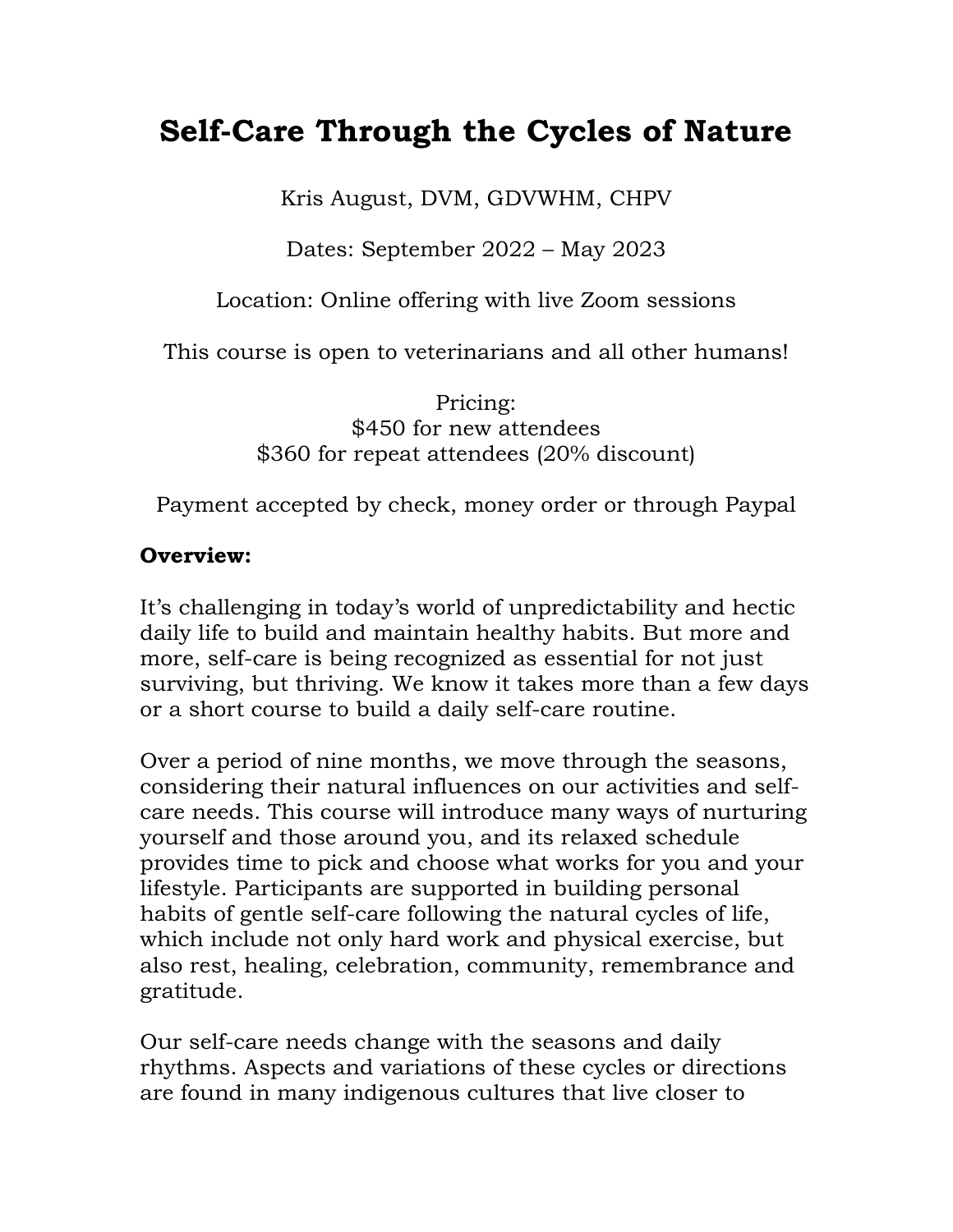nature, including Native American, Celtic, and others. The natural cycles are also an integral part of Traditional Chinese Medicine, Ayurveda and other traditional medical systems. In addition to exploring these traditional cultures, Dr. August has spent several years studying Village Building and Nature Connection with the 8 Shields Institute, an organization dedicated to supporting community connection through the cycles of nature. The interpretation presented in this course is primarily based on the 8 Shields approach, as well as Dr. August's experiences in nature as a veterinarian, herbalist and most importantly, as a human being.

Building upon itself over nine months, this course will include access to materials and recordings along with a monthly 90 minute online zoom session for discussion of the current topic. This interactive discussion and contemplation allows for further growth with the sharing of experiences of a diverse group of participants. Of course there will be an herbal aspect to each module—we will be sending out care packages with herbs and more in advance! There will also be journaling and other at-home exercises to enhance the understanding of each lesson.

Let yourself be nurtured by nature!

#### **Course Inclusions:**

Each month includes a different topic and activities relating to the season:

- 1- Monthly topic recording or video and written handouts available the first of each month.
- 2- Monthly 90-minute interactive live Zoom call emphasizing discussion and connection; groups will be limited to 15 attendees each.
- 3- A Google Group Chat for ongoing discussions with classmates over the nine-month period.
- 4- Personal journaling questions intended to deepen your experience on each seasonal topic. If desired, these can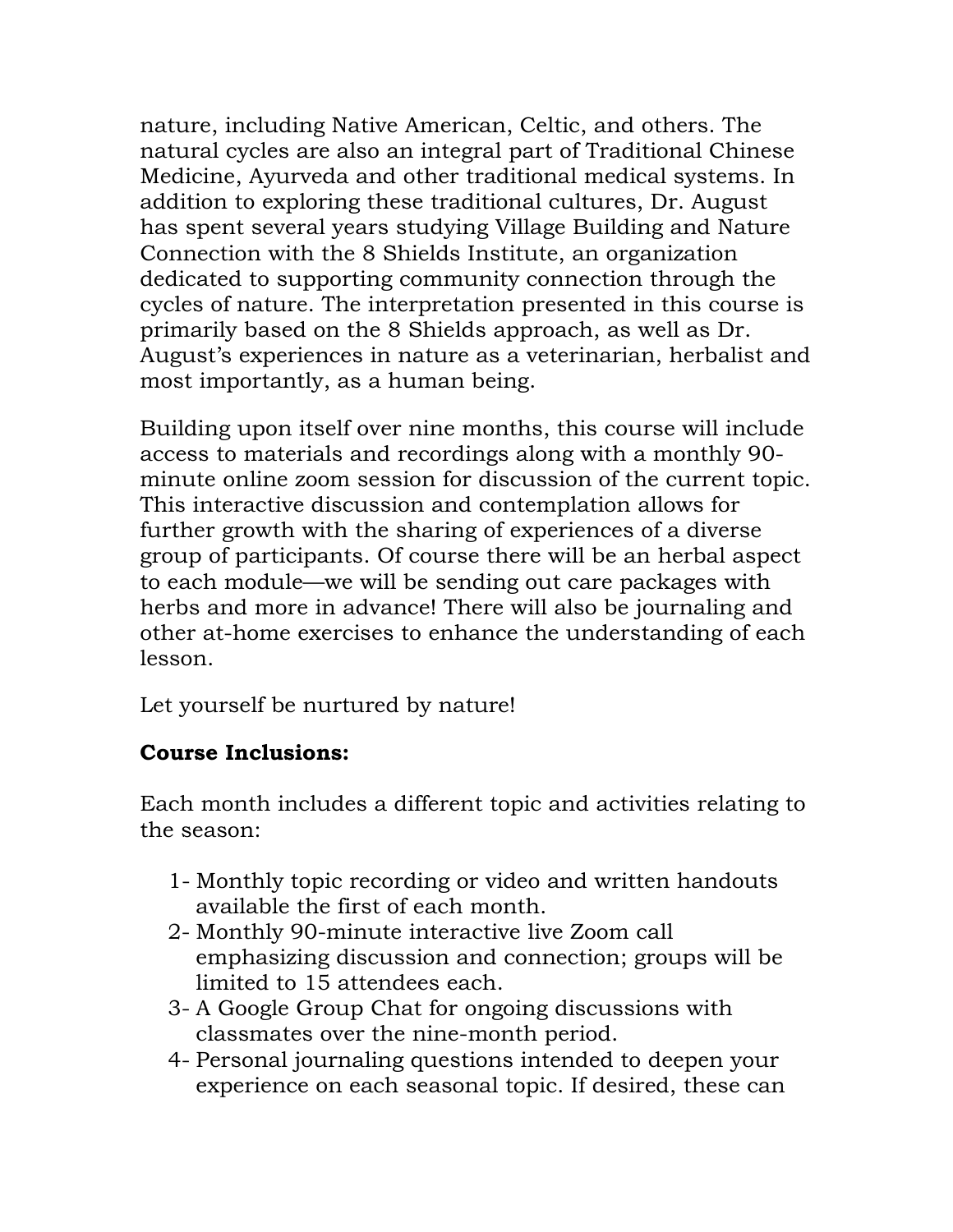be shared by email with Dr. August, on the Google Group Chat, or in the Zoom discussions where time allows.

- 5- Teas and other surprises included in the care package (see below) to explore for each month.
- 6- Additional activities and ideas to explore for each topic.

#### **Care package:**

- Sent one time in August
- 9 different tea samples—1 for each section that supports each month's topic.
- Additional monthly surprises for experiential and handson activities throughout the course.

## **Monthly Schedule:**

Zoom meetings are currently planned for the second Tuesday of every month, September through May, at 8 pm ET. More sessions will be added as necessary.

- 1. **September:** Introduction and Overview
	- Why Self Care matters for Veterinarians and Everyone!
	- Cycles of Nature overview of the 8 Directions and their seasonal connections
	- Daily Gratitude Practice
- 2. **October:** Southwest Healing, Rest, and Recovery
	- Supporting General Health and Wellness
	- Peace in the body meditations to enhance awareness of physical needs in the body
	- Timelessness allowing time to "do nothing"
- 3. **November:** West Celebration and Story Catching
	- Creating space and time for appreciation and celebration
	- Value of catching the story of others and having your own story heard
	- Peacebuilding through communication agreements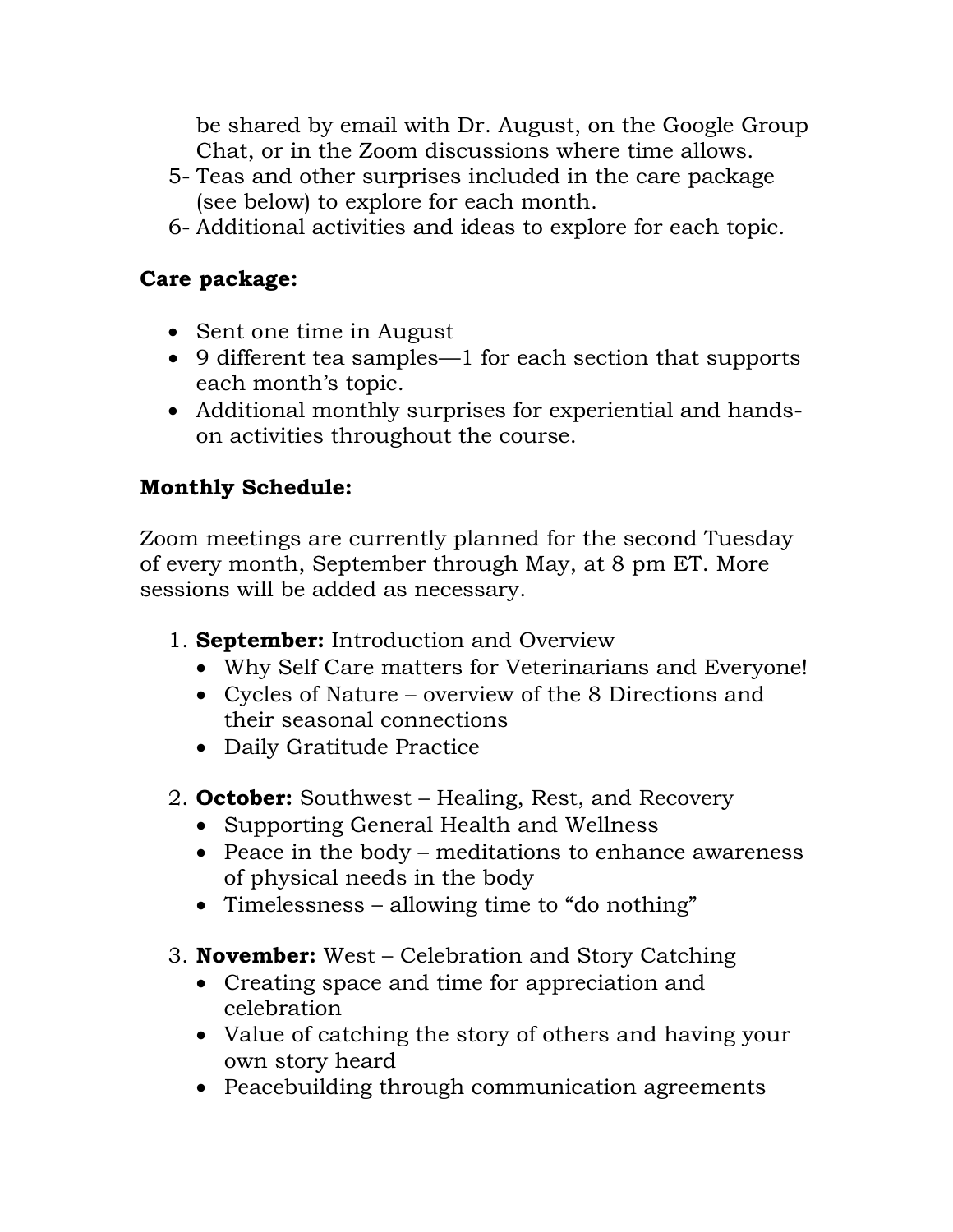- 4. **December:** Northwest Honoring and Remembering
	- Lessons from our ancestors, looking back
	- Importance of honoring and remembering stories of the past in working through grief and finding the path forward
	- Compassionate listening, empathy, and resilience
- 5. **January:** North Sleeping and Dreaming
	- Importance of Sleep
	- Review and Integration, planning for the future
	- Love and Forgiveness Lovingkindness meditation
- 6. **February:** Northeast Mindfulness, Gratitude, and **Creativity** 
	- Mindfulness and Creativity pathways to reducing stress, worry, and anxiety
	- Nature meditations to open awareness and gratitude
	- Cycles of the Moon exploring the ebb and flow of nature
- 7. **March:** East Inspiration and Wonder
	- Welcoming and Connection Community Building
	- Childlike Happiness
	- Inspiration and Wonder in the Garden Nourishing Herb Gardens
- 8. **April:** Southeast Movement and Forward Momentum
	- Playfulness, Energy, and Vitality
	- Motivation exploring what motivates us and keeps us going
	- Movement Whole body wake-up including Qigong and other movement practices to get the energy flowing
- 9. **May:** South Positive Focused Effort
	- Using inspiration and motivation to set the stage for real work and accomplishment in a positive way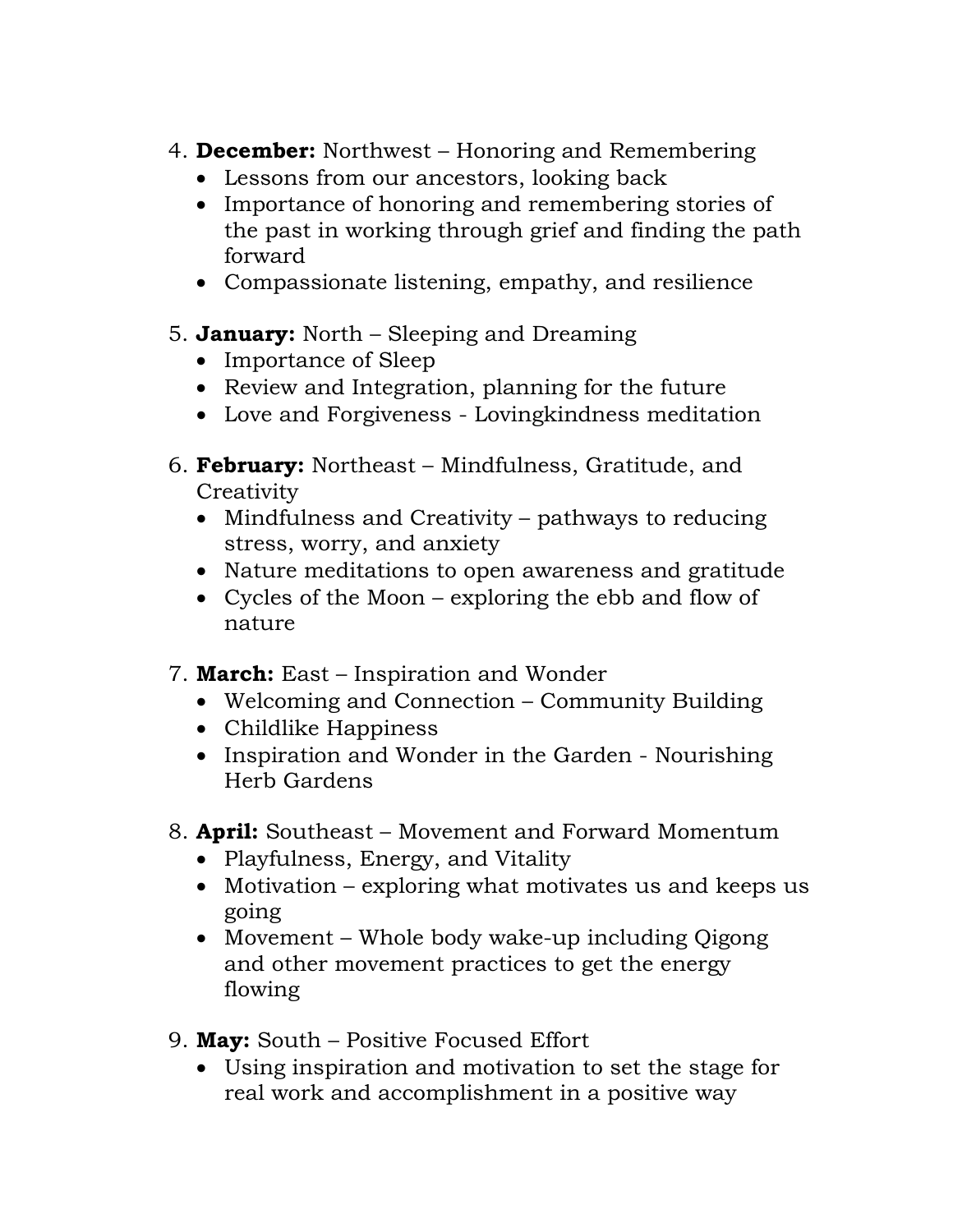- Nature journaling as a way to continue building connections with the natural world
- Closing Intentions and Celebration of Accomplishments

### **Additional options:**

#### • **Individual sessions:**

- o These sessions are for personal goal setting and deeper understanding.
- o Available singly or in a 3-part package scheduled through the 9-month period.
- o Inquire at [info@purplemoonherbstudies.com](mailto:info@purplemoonherbstudies.com) for pricing.

# • **Special self-care for team building:**

- o Bonus monthly online materials for team-based community building, focusing on roles and group communication along with personal self-care.
- o 4 additional online group meetings throughout the 9-month period for the team to establish goals and review needs and specific interests.
- o Before signing up, set up a call to see if this is a good fit for your group or organization!
- o Discounted pricing for all team members to participate in the full 9-month course.
- o Inquire at [info@purplemoonherbstudies.com](mailto:info@purplemoonherbstudies.com) for exact pricing and options.

## **Testimonials:**

"The cycles of nature self care class helped me tune into what is going on around me and better understand what helps my body and mind deal with life and practice. I have thought that the best way to "self -care" was to have spa days or go on vacation. Those are great but I now realize that those things also are another thing to plan for and put on my calendar which is already kind of crammed. I found that looking at the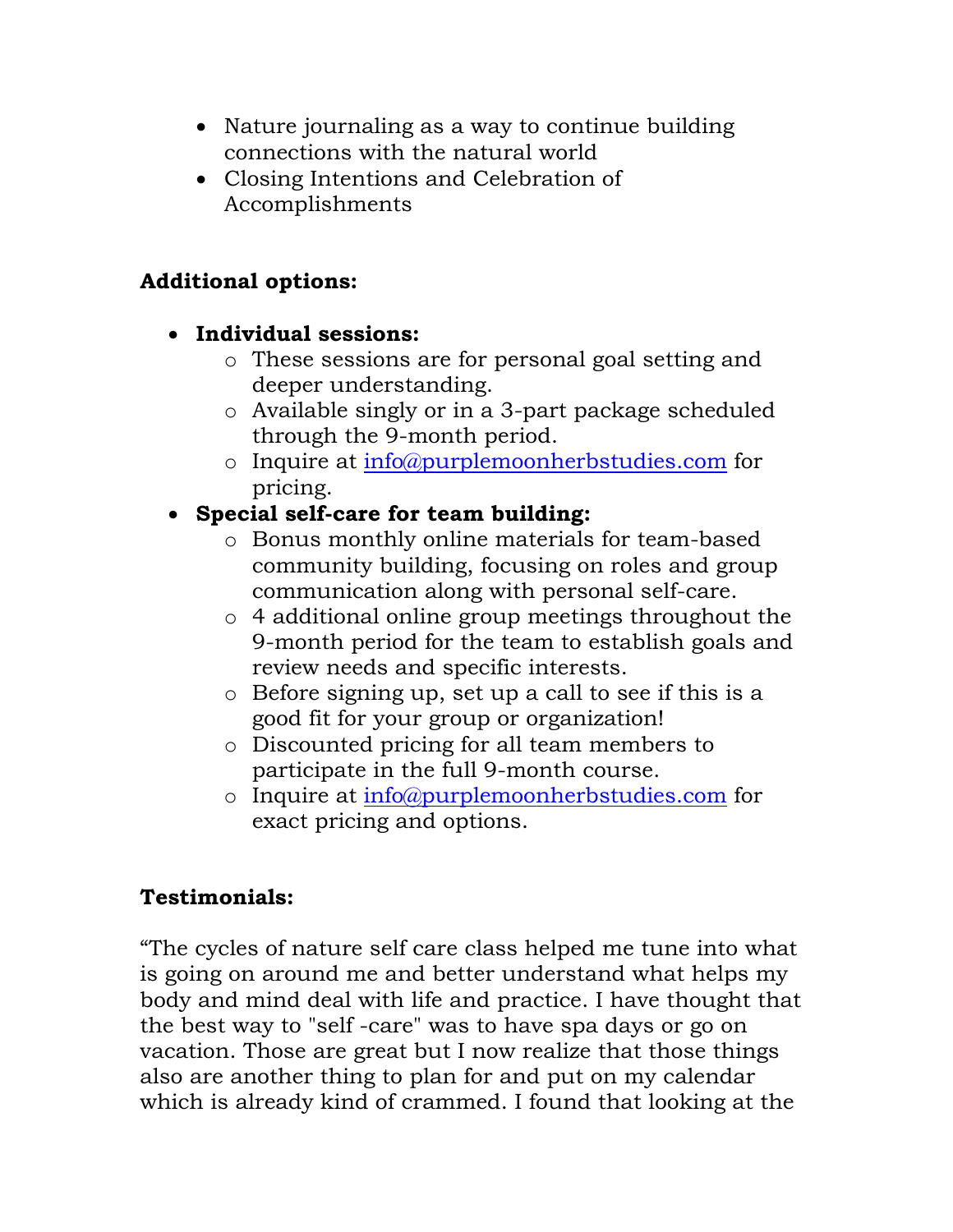season and what nature is doing and spending time outside helps me better relax and calm my mind…Each month I looked forward to opening the package for that month and trying a new tea and spending time learning about the next season. Overall, I loved the experience."

"I really enjoyed the course! Spending the year working through the seasons was a great way to tune into the natural world, as well as reflect on normal fluctuations in our own energy and motivation levels throughout the year."

"As veterinary professionals we are smart enough to know that we under-serve ourselves. That self-care is an important part or our well-being. This course, and Kris August who leads it, provides a good motivation to jumpstart us in the right direction. You have the option to go "all in" or just get your feet wet or anything in between. No judgement. Just gentle guidance. The information presented was simple to understand but very deep in its meaning and implications. Well-worth the investment - time, money, etc."

"Kris is the mentor everyone needs - calm, understanding, knowledgeable and open."

"The Self Care through the Cycles of Nature was an interesting look at why we need what we do as humans/creatures of nature. It was thought provoking and, like all the classes I've taken at Purple Moon worth the time and financial investment."

"I really enjoyed sharing experiences and thoughts with others in the veterinary field. This course helped me look deeper into my personal experiences and how to understand how to take better care of myself. The packages were such fun to look forward to opening each month. Kris is such a serene and loving person. Her sincerity and caring is real!"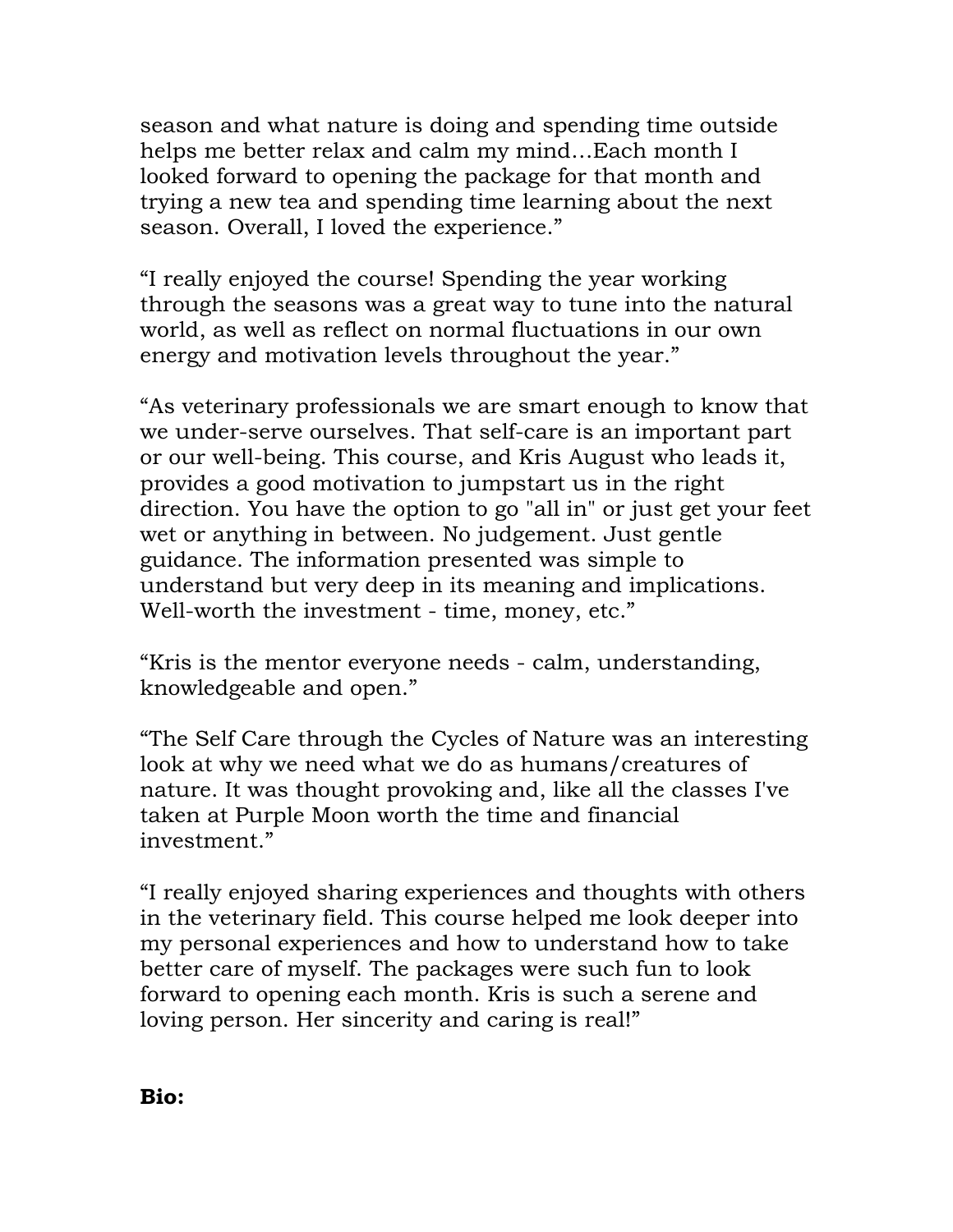Dr. Kris August's love for animals and nature developed during her childhood in the Sonoran Desert of Arizona. Extensive time in nature and summers spent traveling with her family throughout North America and beyond cultivated a desire for learning, exploring, and connecting with animals, plants, and people. Gardening with her mother and grandparents developed a deep love for the natural world and enjoyment of watching things grow and change. This has led to an eclectic and philosophical approach to life, parenting, veterinary medicine, and teaching.

Dr. August received her DVM from Colorado State University in 1991 and spent the first 7 years of her career in her hometown of Tucson, Arizona practicing small animal and emergency medicine, along with wildlife rehabilitation and zoo medicine with a diverse array of clientele and patients. Dr. August spent a few years as a stay-at-home mom, during which her interest in herbal and wholistic medicine grew. These experiences led to a desire to treat difficult cases, such as animals with chronic or life-limiting diseases, and Dr. August started an integrative housecall practice to care for these pets and their people. She soon found like-minded veterinarians in the International Association of Animal Hospice and Palliative Care (IAAHPC). Dr. August was a coauthor of the certification course, guidelines, and the textbook for the IAAHPC.

In 2011 Dr. August joined the first cohort for the Graduate Diploma of Veterinary Western Herbal Medicine (GDVWHM) through the College of Integrative Veterinary Therapies (CIVT) studying under Drs. Barbara Fougere and Susan Wynn. In addition to her herbal and palliative medicine training, Dr. August has advanced training in Ayurvedic medicine, essential oils, acupuncture, and pain management. Her desire to provide and encourage gentle care for animal patients has led her to also pursue certification in Low Stress Handling, Fear-Free, and Cat Friendly Veterinary Practice.